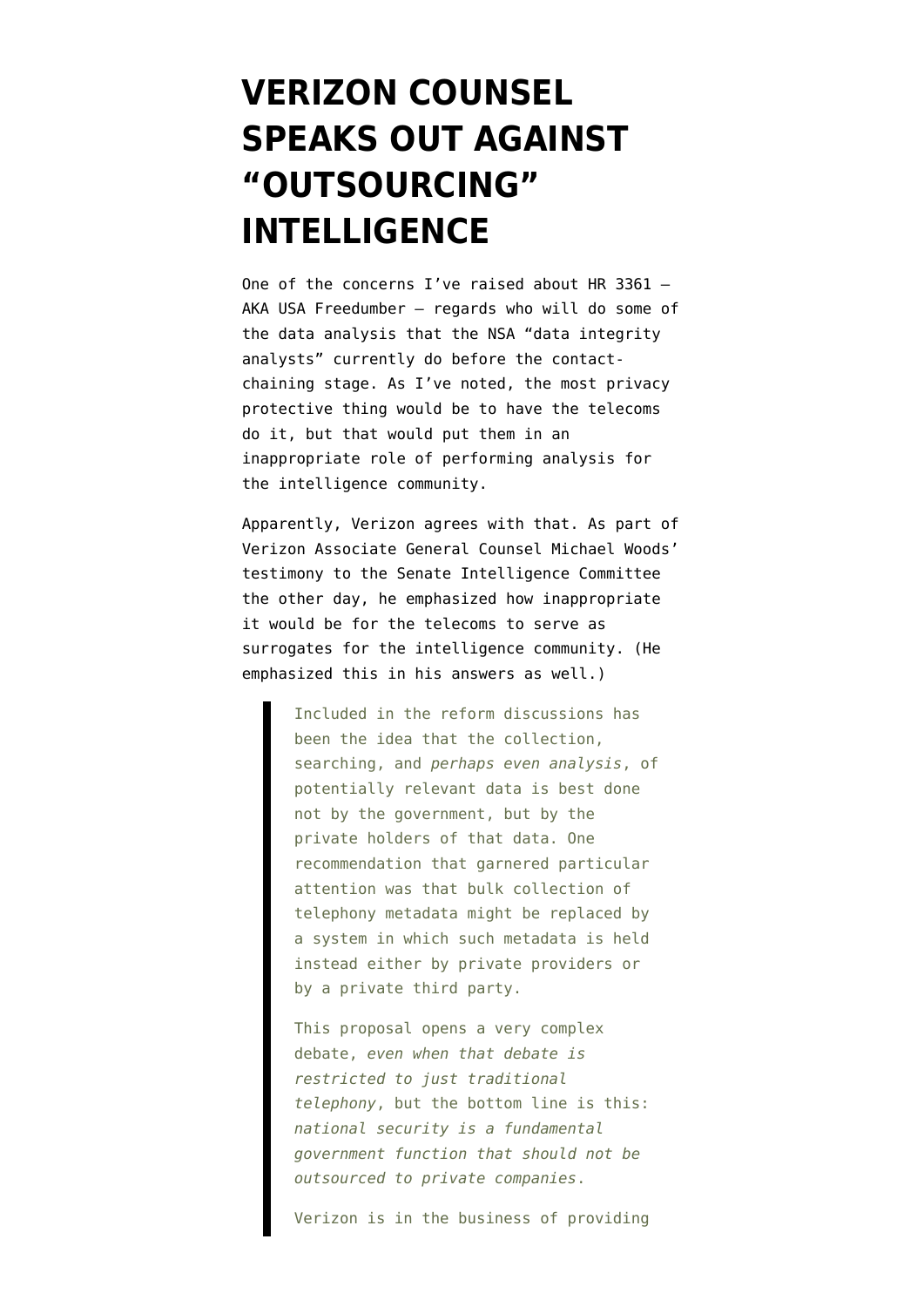communications and other services to our customers. Data generated by that process is held only if, and only for long as, there is a business purpose in doing so. Outside of internal business operations, there typically is no need for companies to retain data for extended periods of time.

*If a company is required to retain data for the use of intelligence agencies, it is no longer acting pursuant to a business purpose. Rather, it is serving the government's purpose. In this context, the company has become an agent or surrogate of the government*. Any Constitutional benefit of having the data held by private entities is lost when, by compelling retention of that data for non-business purposes, the private entity becomes a functional surrogate of the government. Public trust would exist to the extent that companies are believed to be truly independent of the government. When the companies are seen as surrogates for intelligence agencies, such trust will dissipate.

Nor would outsourcing offer any promise of efficiency. Technology is changing too rapidly — telecommunications networks are evolving beyond traditional switched telephony. Voice over Internet Protocol (VoIP) technologies handle voice traffic over the Internet (as opposed to the public switched telephone networks) and already account for a substantial portion of voice traffic. Even more dramatic has been the rise of "over-the-top" applications that use peer to peer or other technologies to establish direct connections between users over the Internet. In 2012, one such application accounted for 34% of all international voice calling minutes. VoIP and over-the-top applications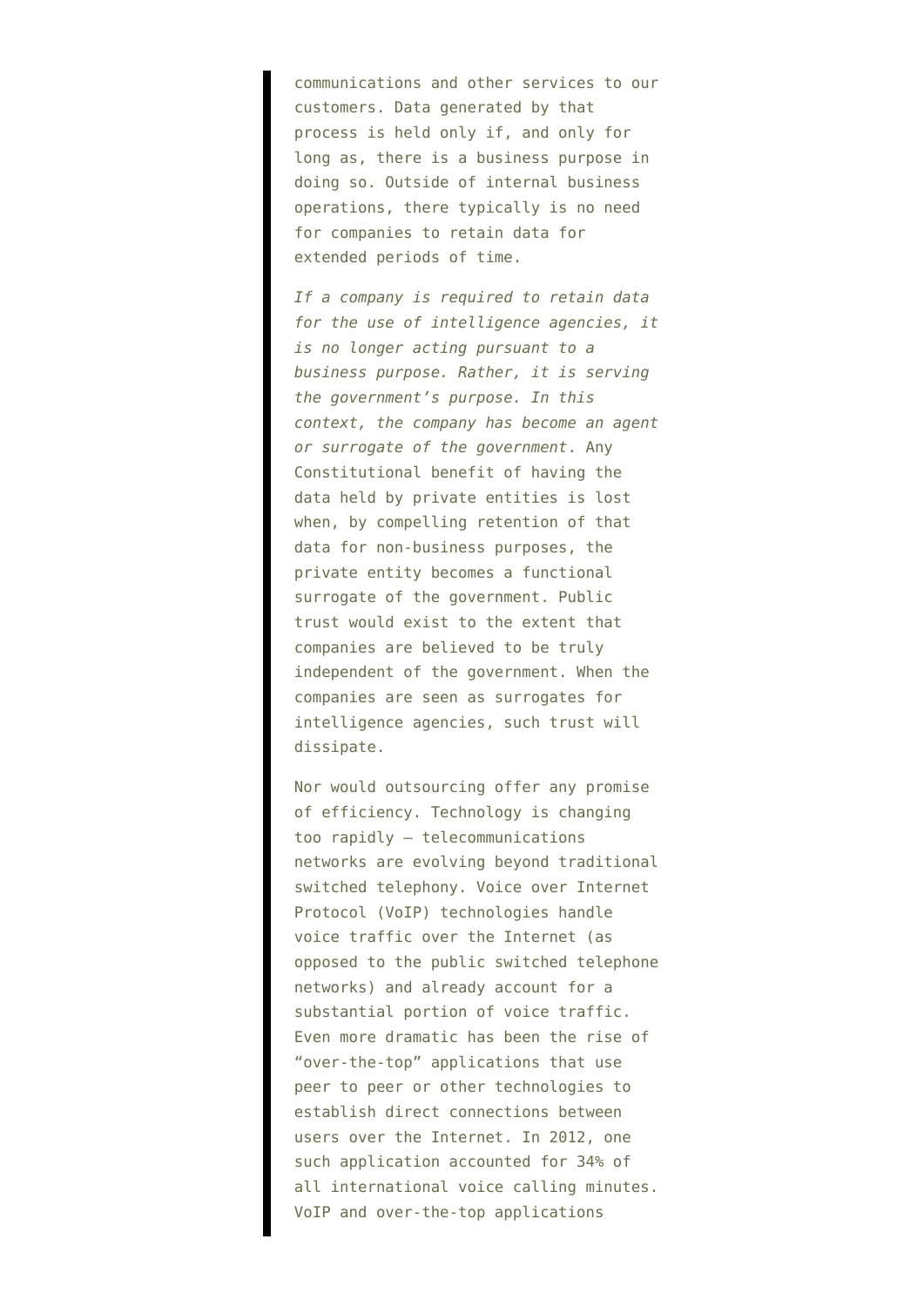traverse IP networks as Internet traffic and thus do not generate CDRs or similar telephony business records. U.S. intelligence agencies would need to approach application owners to establish access equivalent to the CDRs they obtain under the existing program. The technical difficulties multiply if the intelligence agencies were to eventually seek the same sort of access to IP metadata from Internet Service Providers.

Finally, the commercial effect on U.S. companies of outsourcing collection ought to be considered. No company will be eager to undertake the increased responsibility, scrutiny, and liability entailed by having its employees become surrogates for the government in the collection of intelligence. More troubling for large companies is the negative effect in the international market of overt association with a U.S. intelligence agency.

H.R. 3361 does not include any provisions which would require data retention by telecommunications companies. For all the foregoing reasons, that is a good thing. A framework under which intelligence agencies retain and analyze data that has been obtained from telecommunications companies in a "arms length" transaction compelled by a FISA order should continue. [my emphasis]

I quote this in full not to make you laugh at the prospect of Verizon balking at "becoming" a surrogate of the government.

I think this statement was clearly meant to lay out some clear principles going forward (and I suspect Verizon is by far the most important player in USA Freedumber, so Congress may well listen). Whatever Verizon has done in the past —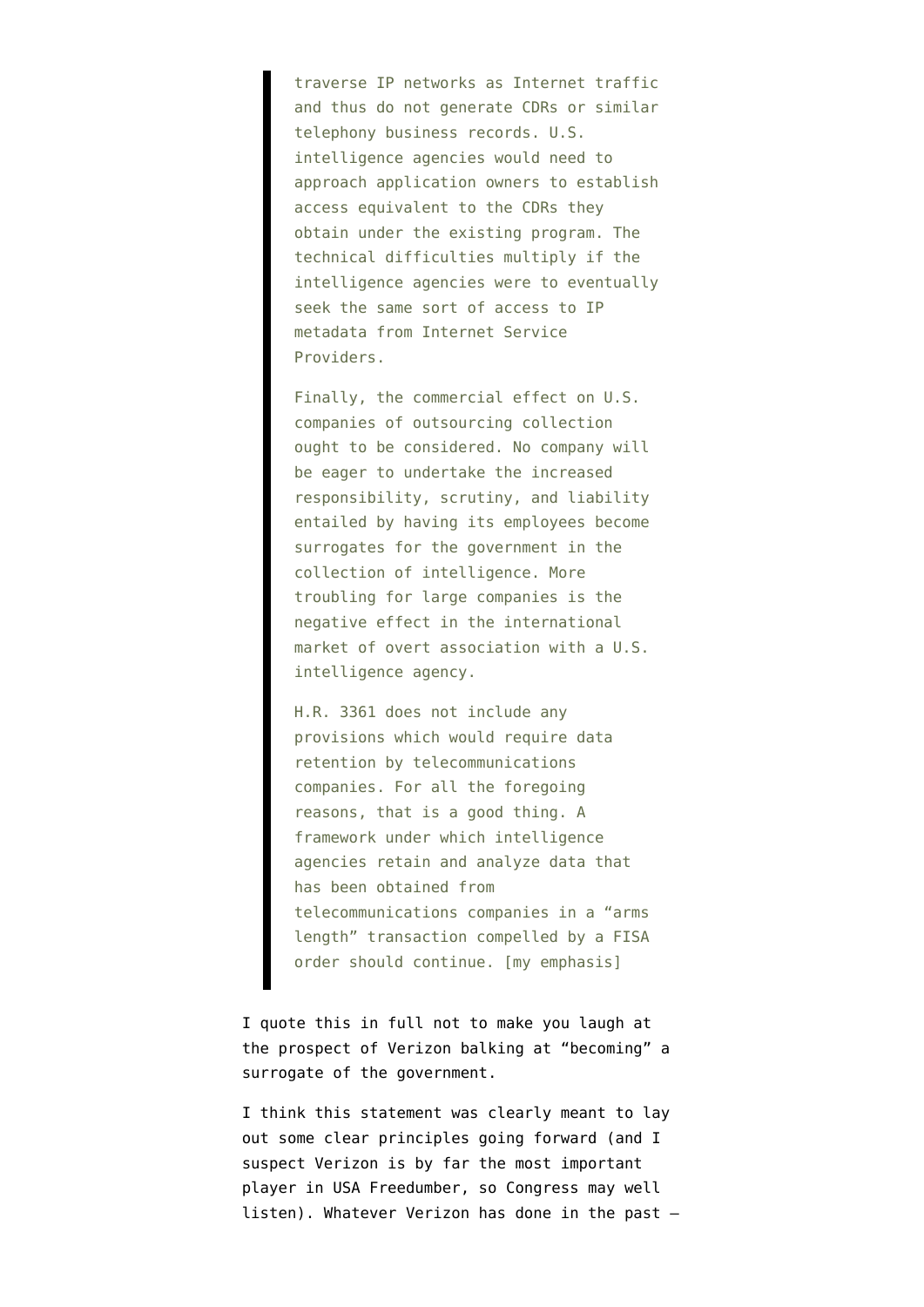before Edward Snowden and after him, [ODNI](http://www.emptywheel.net/2014/01/21/scorecard-snowden-related-publication-of-verizons-name-1-ondi-publication-of-verizons-name-1/) exposed it, alone among the telecom companies, as turning over all our phone records to the government — it has made several efforts, some [half-hearted](http://www.emptywheel.net/2014/04/28/the-verizon-publicity-stunt-mosaic-theory-and-collective-fourth-amendment-rights/) and some [potentially more](http://www.emptywheel.net/2014/02/09/will-nsa-lose-access-to-all-verizon-cell-metadata-in-12-days-time/) [significant](http://www.emptywheel.net/2014/02/09/will-nsa-lose-access-to-all-verizon-cell-metadata-in-12-days-time/) to establish some space between it and the government. If Verizon has decided it's time to set real boundaries in its cooperation with the government I'm all in favor of that going forward.

Much of this statement is just a clear warning that Verizon won't abide by requests to extend their data retention practices, which it terms acting as an agent of the government. That will, by itself, limit the program. As Woods explained, they don't really need Call Detail Records that long (and I assume they need smart phone data even less). What they keep the required 18 months is just billing records, which doesn't provide the granular data the government would want. So if Verizon refuses to change its data retention approach, it will put a limit on what the government can access.

That said, that's clearly what a number of Senators would like to do — mandate the retention of CDRs 18 months, which would in turn significantly raise the cost of this (about which more in a later post). So this could actually become a quite heated battle, aside from what privacy activists do.

There are a few more details of this I'm particularly intrigued by (aside from Woods' warning that the records of interest will all be Internet-based calls within very short order).

Note that Woods admits there has been some discussion of having telecoms do "analysis" (and I assume he's not talking just about me). Given his statements, it seems Verizon would refuse that too (good!). But remember: the last round of USA Freedumbing [included compensation and](http://www.emptywheel.net/2014/05/20/new-improved-usa-freedumb-act-with-twice-the-contractors-compensated/) [immunity for Booz-type contractors in addition](http://www.emptywheel.net/2014/05/20/new-improved-usa-freedumb-act-with-twice-the-contractors-compensated/) [to the telecoms,](http://www.emptywheel.net/2014/05/20/new-improved-usa-freedumb-act-with-twice-the-contractors-compensated/) so NSA may still be outsourcing this analysis, just to other contractors (and given that this was a late add, it may have come